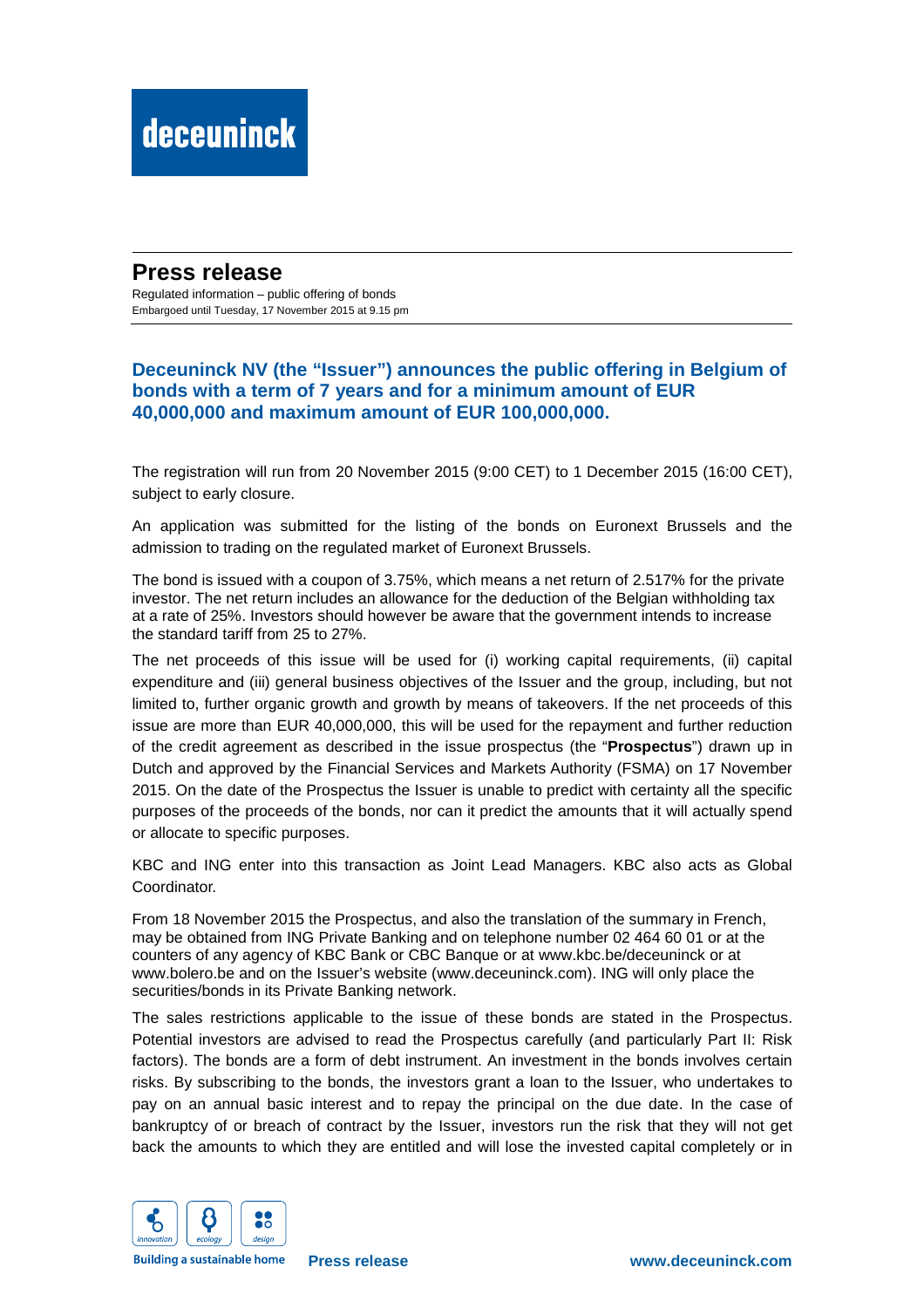part. The bonds are intended for investors who are able to assess the interest rates in the light of their knowledge and financial experience. All decisions to invest in the bonds must only be taken on the basis of the information in the Prospectus. Potential investors should take particular note of Part II of the Prospectus (Risk factors) on page 33 to 61 of the Prospectus for further explanation of certain risks that may affect the ability of the Issuer to fulfil its obligations relating to the bonds and the market risks connected to the bonds. Particular attention is drawn to the risk factor that the bonds are structurally subordinated to the obligations of the subsidiaries and the Issuer's obligations that do benefit from a guarantee or security. All future investors must consider carefully whether it is appropriate for them to invest in the bonds in the light of their knowledge and financial experience and should take professional advice on this if necessary.

### **Important communication**

THIS COMMUNICATION IS NOT INTENDED FOR DISTRIBUTION, DIRECTLY OR INDIRECTLY, IN OR TO THE UNITED STATES OR ANY OTHER JURISDICTION WHERE SUCH DISTRIBUTION IS FORBIDDEN UNDER APPLICABLE LAW.

This communication does not constitute an offer to sell or to subscribe to securities, or an invitation to make an offer to purchase securities or subscribe to securities, and securities shall not be sold or subscribed to in any jurisdiction in which such offer, invitation, sale or subscription would be illegal without advance subscription or qualification under the financial legislation of such jurisdiction.

The issue of, subscription to or purchase of securities is subject to special statutory or regulatory restrictions in certain jurisdictions. The Issuer is not liable in the event that there is a violation by any person of these restrictions.

No public offering shall be made of any securities, referred to in this document, in the United States. The securities referred to in this document shall not be registered under the US Securities Act of 1933 (the "**Securities Act**") or with any other supervisory authority of securities of any state or other jurisdiction of the United States and may not be offered, sold, pledged or transferred or delivered in any other way, directly or indirectly, in or to the United States, except in a transaction that is not subject to or meets the requirements of an applicable exception of the registration requirements of the Securities Act.

The securities referred to in this document have not been approved or rejected by the SEC, any other supervisory authority of securities of any state or other supervisory body of the United States, nor have these authorities assessed the appropriateness of this proposed offer or the adequateness or accuracy of this document. Any statement to the contrary is a criminal offence in the United States.